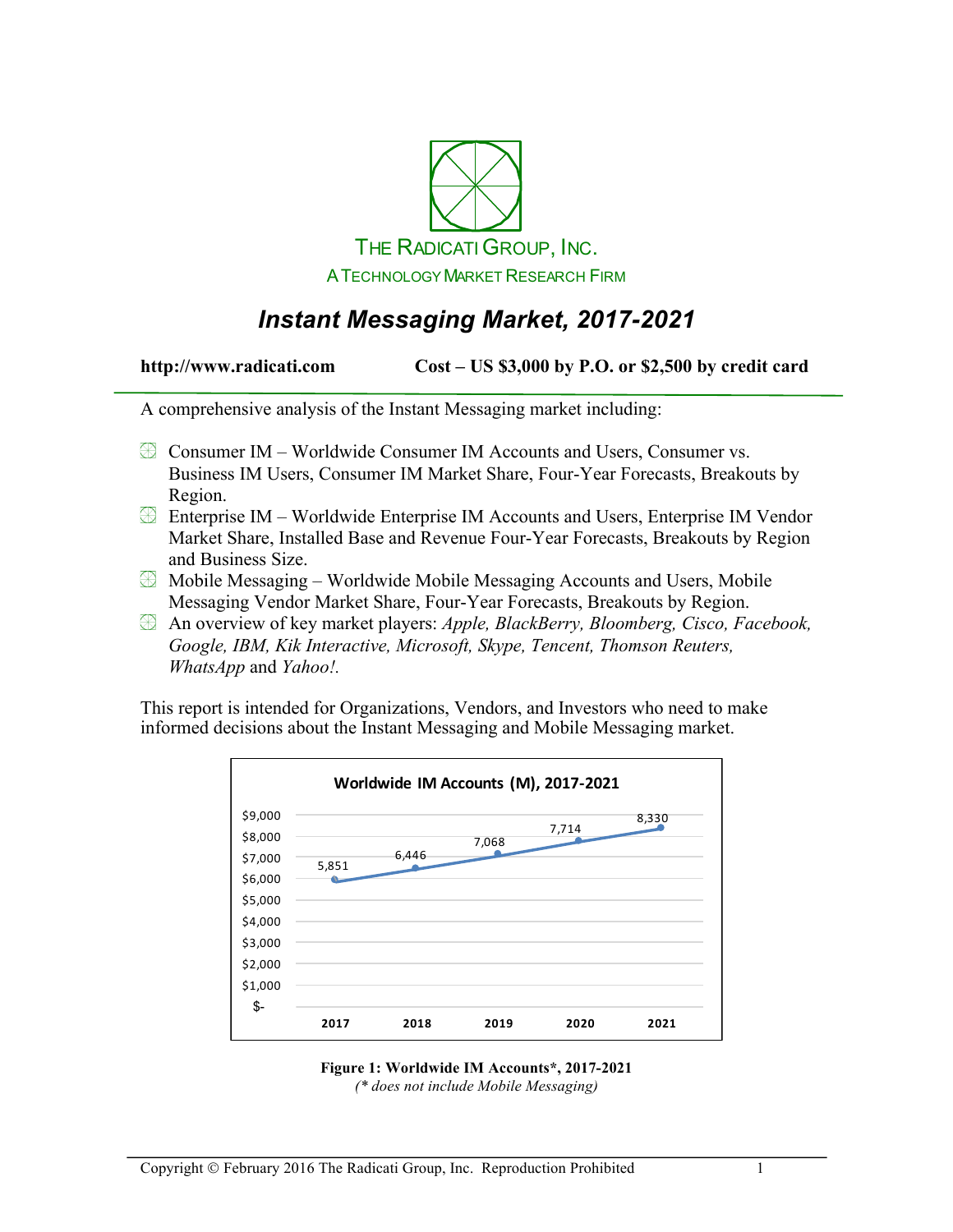## **TABLE OF CONTENTS**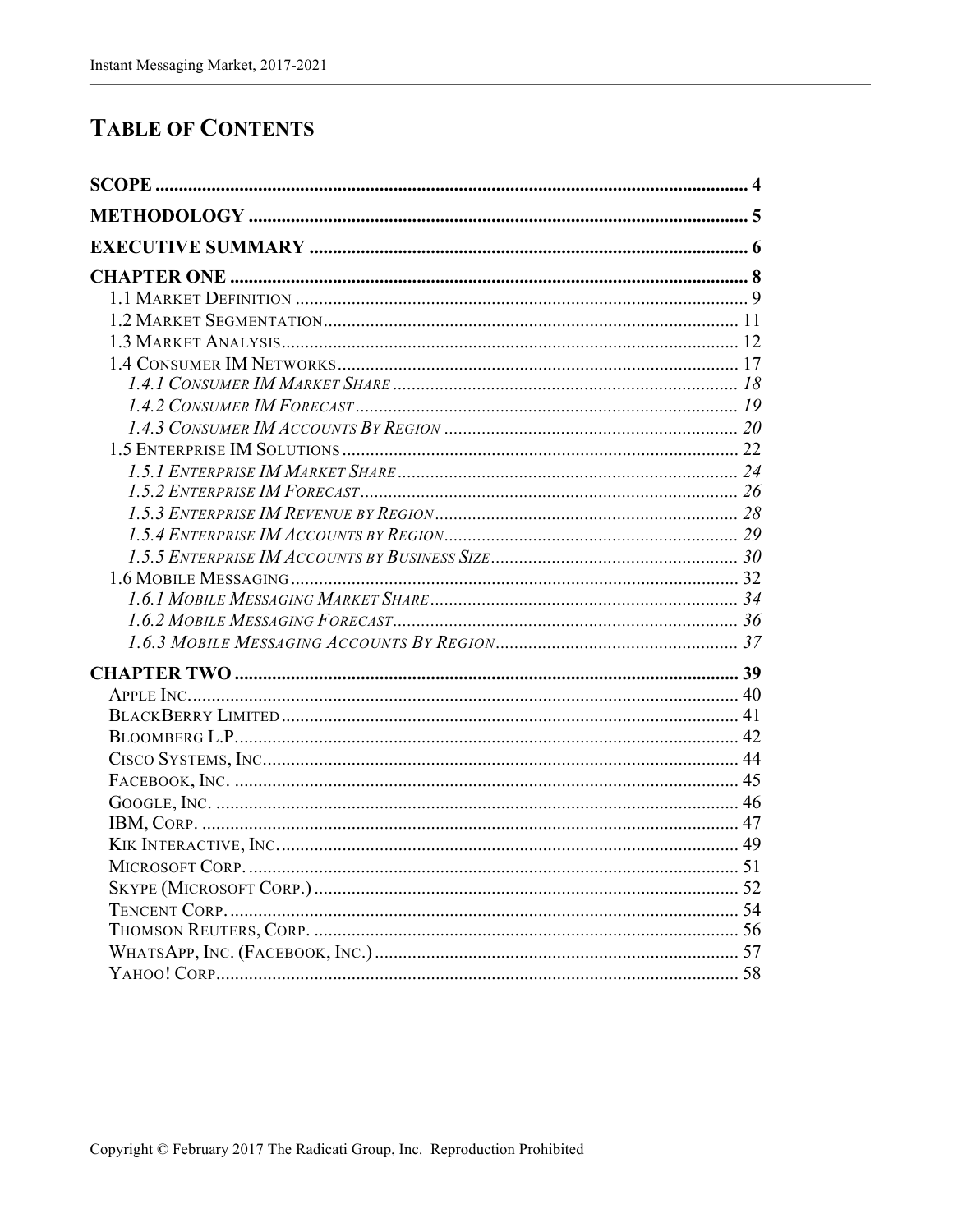### **LIST OF FIGURES**

# **LIST OF TABLES**

| Table 7: Enterprise IM Installed Base and Revenue Market Share, 2017  24 |  |
|--------------------------------------------------------------------------|--|
|                                                                          |  |
|                                                                          |  |
|                                                                          |  |
| Table 11: Mobile Messaging Accounts and Users Forecast (M), 2017-2021 36 |  |